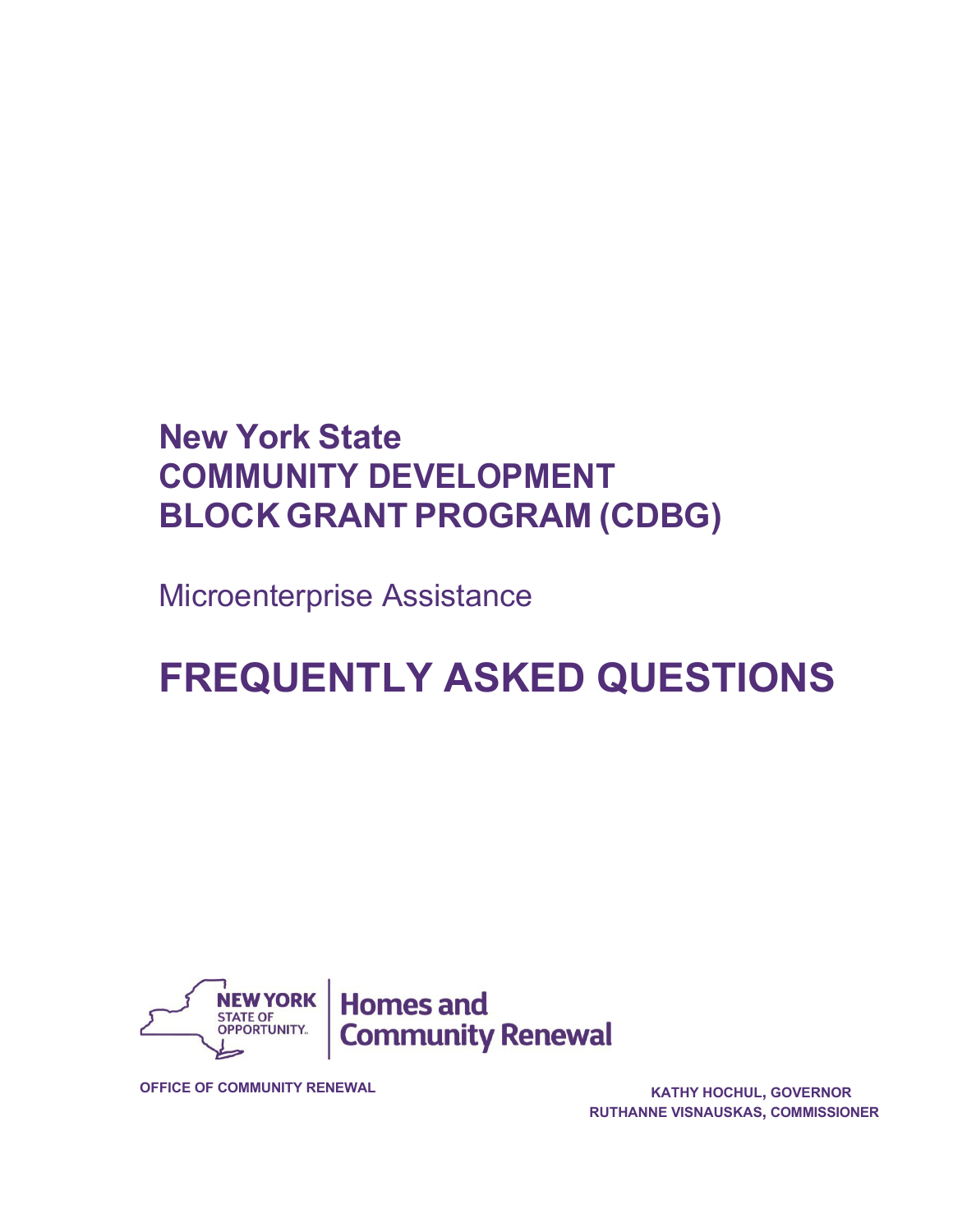## **MICROENTERPRISE FREQUENTLY ASKED QUESTIONS**

### **Contents**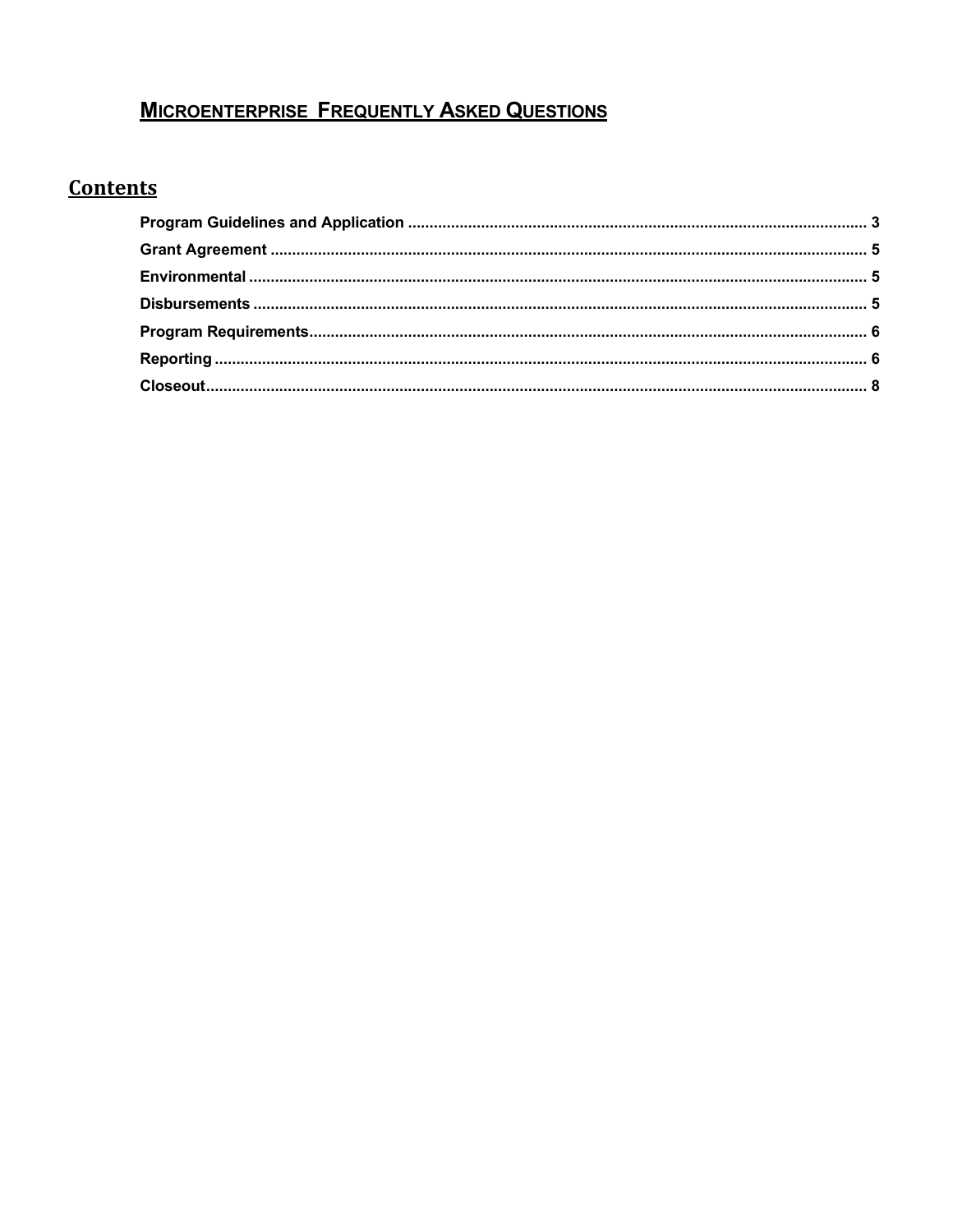#### <span id="page-2-0"></span>**Program Guidelines and Application**

- Q.1 Is a Microenterprise defined as 5 or fewer employees using Full-Time Equivalents, or 5 or fewer employees by head count?
- A.1 The definition of a Microenterprise is determined by a "five or fewer test," which is based on total employee head count including the owner (not the number of FTEs).
- Q.2 Do seasonal employees count towards the 5 or fewer total employees at the time of application?
- A.2 If the seasonal position is not considered their principal occupation, then their position would not count towards the 5 or fewer determination. If the seasonal position is considered their principal occupation, it would be counted. "Principal occupation" means that the job comprises the majority of the hours worked during the year.
- Q.3 If a business has 5 or fewer employees at the time of application, but the project will result in the creation of positions that puts that business over the "5 by head count", does that make them ineligible to apply?
- A.3 No. Microenterprise businesses must be eligible at the time of application to the community. If a business exceeds 5 employees post-award, it does not affect eligibility. In fact, job growth is encouraged. However, it is important to note that if a business exceeds 5 employees as a result of receiving the award, they will not be eligible for assistance again under future microenterprise programs.
- Q.4 Are NYS CDBG Microenterprise projects income-qualified at the time of award or at the time of application?
- A.4 Recipients must determine income eligibility, for the purpose of meeting the public benefit standard, at the time funds are obligated to activities, that is, the time of award to the business. The recipient must reference the HUD Income Limits for the specific year that the Family Income Form will be completed or be the most upto-date HUD data at the time that individuals fill out the Family Income Forms and provide supporting income documentation.
- Q.5 Can funds raised by crowd sourcing be used towards equity?
- A.5 Yes, funds raised by crowdsourcing could be used towards their equity. Like traditional equity, the funds would need to be available and able to be documented at the time of application and must not have an obligation to be repaid.

Although crowdsourcing is technically allowable, traditional owner equity is still preferable. Crowdsourcing would diminish the proportion of a business' individual investment, and the purpose of the equity requirement is to ensure that the owner invests in their own business and has a demonstrable interest in the success of the project.

- Q.6 Can equity include bank financing?
- A.6 No. Equity must be in the form of cash, with no associated debt. Bank loans cannot be part of the 10% minimum.
- Q.7 Is the 10% equity match to the total grant amount or is it 10% of the total amount excluding program delivery and admin costs?

*NYS CDBG Microenterprise Program (06/2022) 3* A.7 Equity must be at least 10% of the total grant amount excluding program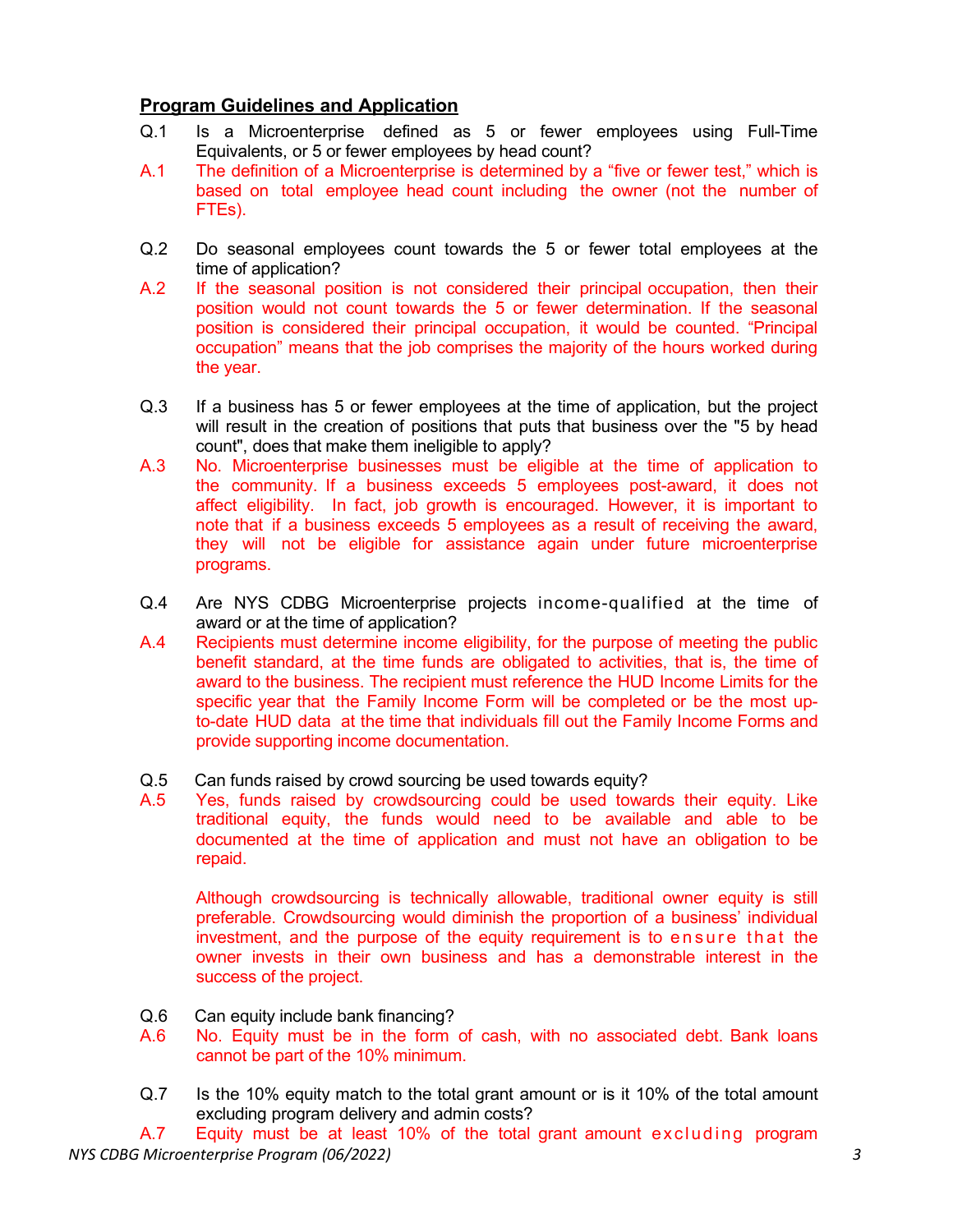delivery and administrative costs.

- Q.8 Is a start-up defined as not having been in business for more than 6 months before the time of award or the time of application?
- A.8 A start-up is a business that has been actively providing goods and services for less than 6 months prior to submitting their application for assistance to the community. This is a state programmatic definition.
- Q.9 If an existing business was purchased by a new owner in the last 6 months, is this business considered a start-up?
- A.9 If a new DUNS and tax ID were obtained, it may be considered new business or a start-up. If the business owner is still operating the business under the same DUNS and tax ID as the previous owner, it would not be considered a start-up. A change in business ownership does not automatically render a business a startup. Contact OCR in the event that this relates to your project.
- Q.10 Do 50% of the businesses funded under the microenterprise program have to be start-ups?
- A.10 No, however at least 50% of the total CDBG award (less grant administration costs) must be awarded to start-up businesses. This does not mean that half of the total number of businesses awarded must be start-ups, since award sizes may vary.
- Q.11 At what point can a community re-apply for microenterprise assistance?
- A.11 A community can apply for a second award once all project funds are committed and 75% of program funds have been expended. Communities must have all documentation complete and available for monitoring. Communities with an open Microenterprise program should contact OCR before submitting another Microenterprise application.
- Q.12 Is construction an eligible use of funds under the NYS CDBG Microenterprise Program?
- A.12 No, construction is considered an ineligible expense under the NYS CDBG Microenterprise Program.
- Q.13 Is the purchase of construction materials, such as windows and doors, an eligible expense if the business proposes to do the work themselves?
- A.13 Contact OCR in the event that this relates to your project. As it relates to furniture, fixtures, and equipment (FF&E), only those items that can be taken or removed if the business was to liquidate are considered eligible.
- Q.14 What constitutes an eligible vs ineligible fixture?
- A.14 Items that are permanently affixed to the structure of the building (nonmovable) are generally considered construction-related and are therefore an ineligible use of CDBG funds. The OCR follows the generally accepted accounting definition that (FF&E) are movable furniture, fixtures, or other equipment that have no permanent connection to the structure of a building or utilities.
- Q.15 Can businesses that have previously been awarded under the microenterprise program re-apply for funding?
- A.15 Businesses which have previously been awarded are eligible to re-apply for funding, however they are still required to meet all eligibility criteria (ie. 5 or fewer employees including principle owner, additional required equity contribution). Additionally, for any businesses that were previously awarded and qualified as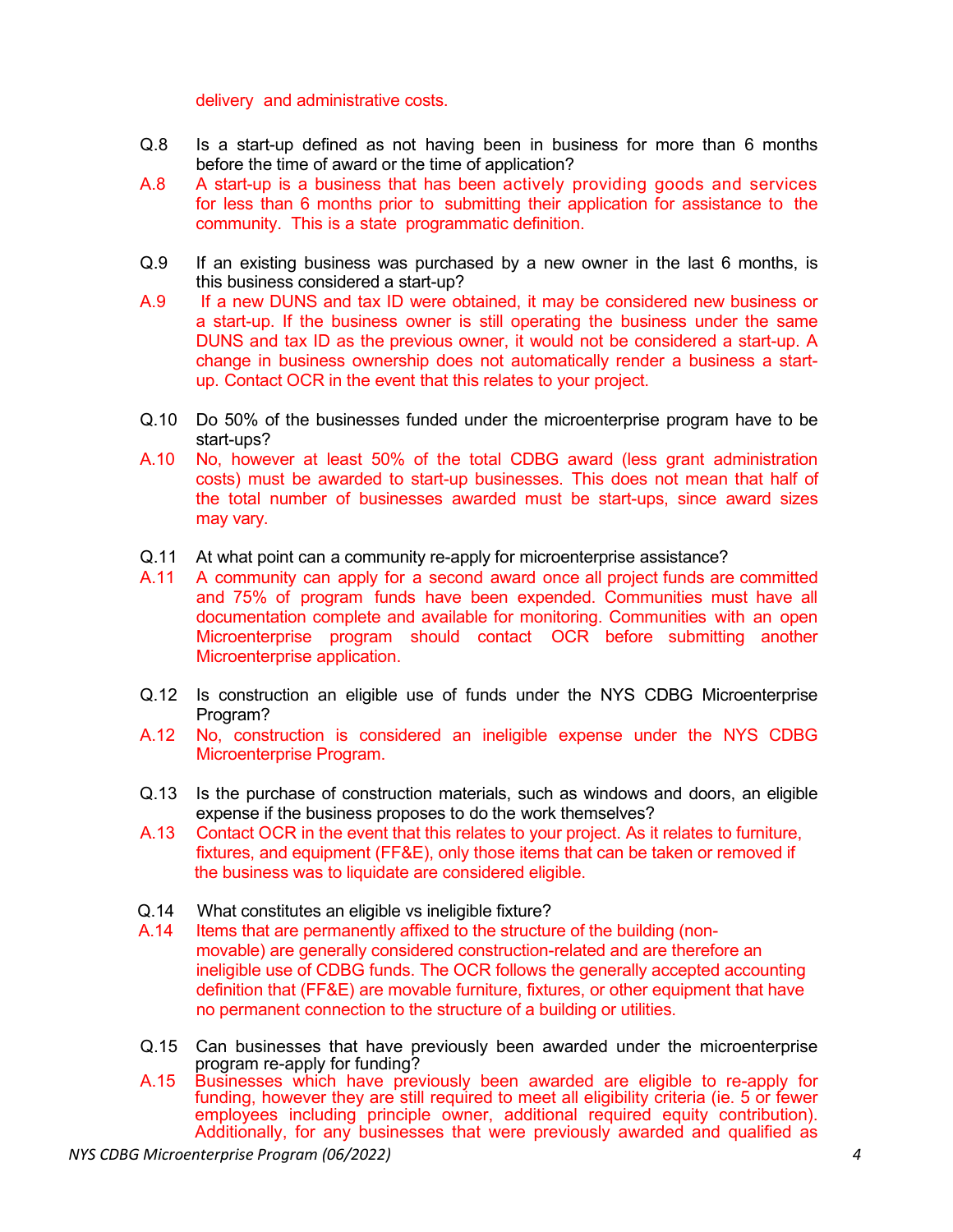low- and moderate-income business owners will be required to create jobs if awarded again. Contact OCR in the event that this relates to your project.

- Q.16 Can the same business receive assistance from two concurrent Microenterprise programs? E.g. County and Village both assist a project in the Village
- A.16 No. Two recipients cannot concurrently assist the same business. In addition, Counties cannot assist a business within the service area of another active microenterprise program that lies within the County.

#### <span id="page-4-0"></span>**Grant Agreement**

- Q.17 What steps are taken after a municipality receives an award?
- A.17 Once awarded, municipalities will receive an award letter along with *a* copy of the unsigned grant agreement. T he grant agreement must be signed by the Chief Elected Official and returned electronically to the Office of Community Renewal. Documents that should be included with the Grant agreement are Forms 1-1, 1-2, 7-2, 8-1, proof of insurance coverage and any documents identified in the Schedule A. A grant agreement is not considered to be fully executed until all required documents are received. Once approved, the municipality will receive an executed grant agreement letter by email. This is sent to the Chief Elected Official. The recipient must also complete and send any "Schedule A" items identified in the grant agreement.

#### <span id="page-4-1"></span>**Environmental**

- Q.18 Is an environmental review required if the business is only purchasing machinery and equipment?
- A.18 Yes, the Environmental Review is required of all NYS CDBG Economic Development Projects, regardless of the use of funds. OCR must issue a Release of Funds or Concurrence letter before costs are incurred or funds can be expended.
- Q.19 Should the environmental review cover the CDBG-related costs of the project or the total scope and cost of the project?
- A.19 The Environmental Review should be comprehensive of the total project cost and should reflect all project activities and funding sources, not just CDBG related activities.

#### <span id="page-4-2"></span>**Disbursements**

- Q.20 Can an applicant incur costs once awarded?
- A.20 No. Applicants cannot incur costs until an Environmental Review has been completed, approved and the applicant has received a Release of Funds or Concurrence letter.
- Q.21 What are the funding limits for each awarded microenterprise business?
- A.21 Funding limits are between \$5,000 and \$35,000 for each microenterprise business. This does not include program delivery and grant administration costs.
- Q.22 Can award funds be drawn down before businesses are selected?
- A.22 OCR will allow for a portion of grant administration funds to be drawn down prior to businesses being selected. Funds associated with program delivery cannot be drawn prior to businesses being selected.
- Q.23 What should be included in a request for draw?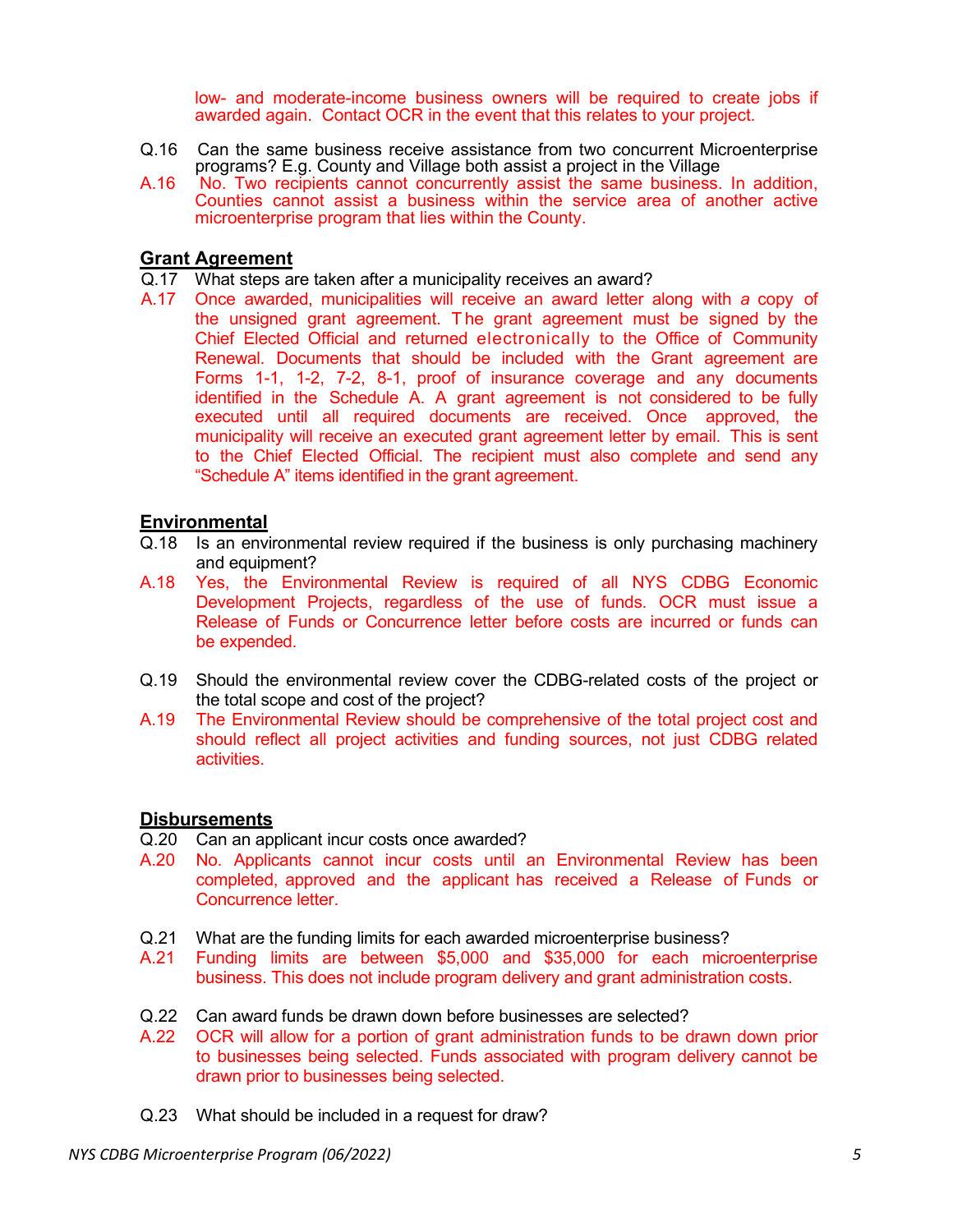- A.23 Forms 1-6, and 1-6A should be included along with any documentation of expenditures, such as invoices or purchase orders. Under no circumstances will quotes or in- cart documentation from an online vendor be accepted. When a draw is being requested for a newly awarded business, Form 1-6B is needed in addition to Forms 1-6 and 1-6A.
- Q.24 Are NYS CDBG funds subject to state and federal tax laws?
- A.24 All awarded businesses should consult with a tax professional on how to determine any tax liabilities.
- Q.25 Are there any expenses considered to be ineligible when submitting a drawdown request?
- A.25 Yes. Funds requested for construction expenses or the repayment of existing debt (ie. a loan incurred prior to award, payments for equipment purchased prior to award, etc.) are ineligible. The purchase and/or lease of a motor vehicle is considered to be ineligible without prior approval from OCR. Also, the purchase of electronic equipment *might be eligible* including computers, laptops, phones, and other electronic equipment. Requests for equipment of this nature should be accompanied by a written agreement from the business owner(s) that they will only be used for business purposes.
- Q.26 Is the advancement of funds an allowable expense?
- A.26 No. You cannot request funds for expenses that have not yet been incurred. For example, working capital costs including utility bills, rent, etc. are not allowable expenses if submitted prior to having been incurred.
- Q.27 How many disbursements are permitted per business assisted?
- A.27 For each business assisted, OCR allows a maximum of three draws per business. Exceptions may be granted in extraordinary circumstances. Contact OCR if this relates to your project.

#### <span id="page-5-0"></span>**Program Requirements**

- Q.28 What Program Delivery activities are eligible under the Microenterprise Program?
- A.28 Various program delivery activities are eligible under the Microenterprise Program and can be referenced in the CDBG Grant Administration Manual, Chapter 3. It is important to keep in mind that any of the activities listed MUST be tied to a specific business which has been awarded in order to be eligible. Reimbursement sought for businesses not funded as a part of the project are not considered to be eligible activities.
- Q.29 When determining budgets, what amount may be requested for program delivery, administration, and training?
- A.29 Applicants may request up to 15% of the CDBG award in program delivery, administration, and training combined. Of the 15%, administration must not exceed more than 5% of the total project cost.

#### <span id="page-5-1"></span>**Reporting**

- Q.30 Can a business owner meeting an LMCMC National Objective be included or reported as a created job?
- A.30 No. Meeting an LMCMC National Objective is not the same as job creation and should not be reported as a created job.
- Q.31 When can I count a seasonal employee toward the job creation requirements?

*NYS CDBG Microenterprise Program (06/2022) 6*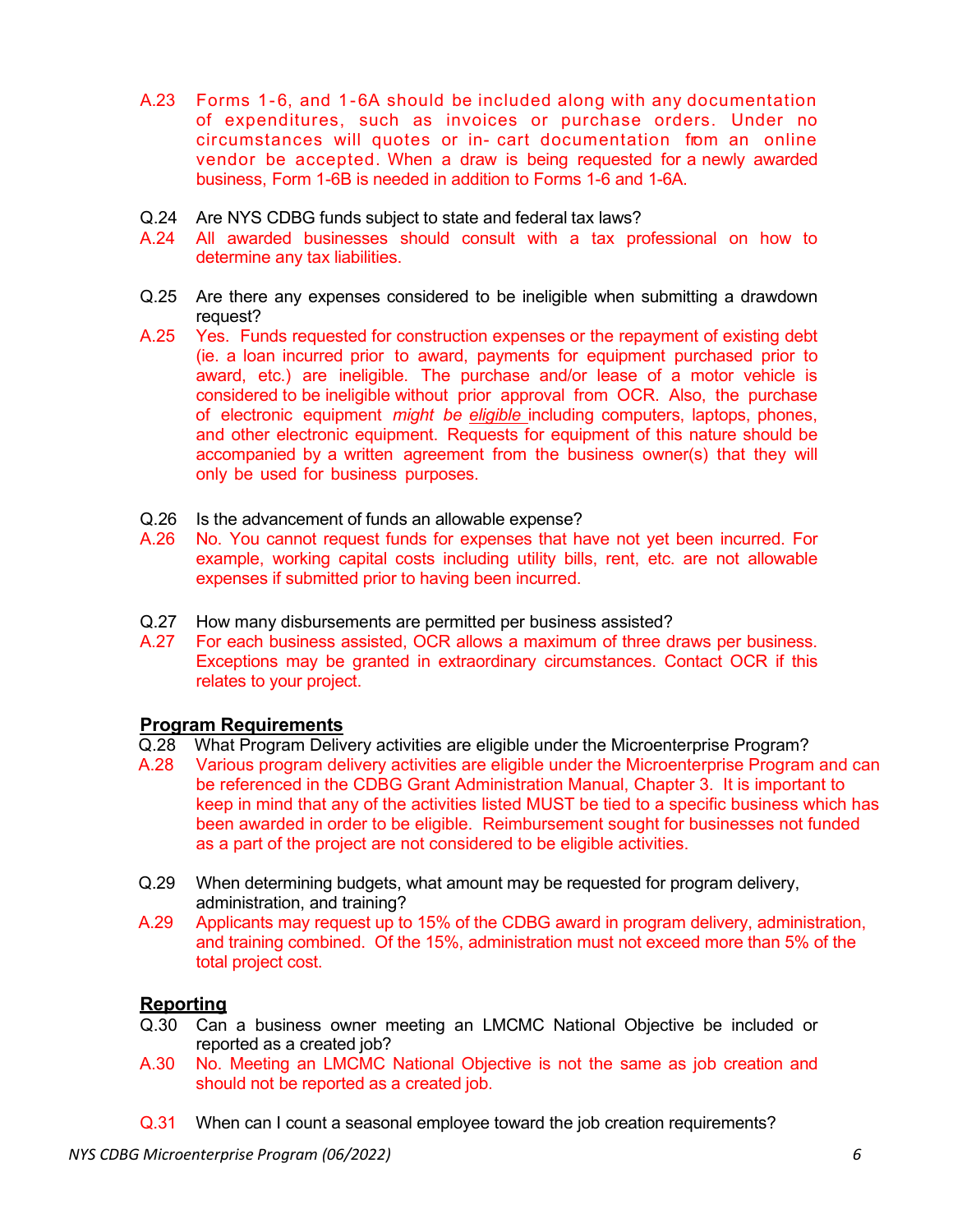- A.31 A seasonal employee can be counted on a pro-rata basis (based on a 40/hour work week or 2,000 hours/year). Seasonal jobs are considered to be permanent if the season is long enough for the job to be considered as the employee's principal occupation. "Principal occupation" means that the job comprises the majority of the hours worked during the year.
- Q.32 Do all applicants need to fill out a family income form, or just those who fall under the low- and moderate-income (LMI) households?
- A.32 All persons applying for a job, not just those categorized as LMI, are required to fill out a Family Income Form. These forms should be maintained within the files.
- Q.33 Is a Family Income Form sufficient evidence of income verification for meeting an LMCMC national objective?
- A.33 No. In addition to a Family Income form, a business owner will need to provide their most recent tax returns at the time of application.
- Q.34 Can retained jobs be used towards fulfilling a national objective?
- A.34 No. Retention is not allowed under the Microenterprise Program.
- Q.35 If a business has more than one owner, are all owners required to complete the entrepreneurial training program?
- A.35 No. If a business has more than one owner, at least one owner must complete the course.
- Q.36 If a business reporting an LMCMC national objective has more than one owner, how many of them need to qualify as LMI?
- A.36 If there is more than one owner reporting an LMCMC national objective, at least 51% of the ownership must qualify as LMI.
- Q.37 What is the difference between taken (held) by/made available to?
- A.37 'Taken (Held) By' A job is considered to be taken by an LMI person if, at the time their employment starts, that person is a member of a family whose income falls at or below the applicable Section 8 Income Limits. Income is verified through a Family Income Form.

'Made Available To': A job is considered to be made available to an LMI person if the position does not require special skills acquired from substantial training or more than 1 year work experience, and education beyond high school and special licenses/certifications are not a prerequisite to employment. Also, the assisted business must take actions to ensure that LMI persons receive first consideration for filling such jobs. Recipients are encouraged to use OCR generated "Economic Development Job Forms" to document efforts to made positions available to low- and moderate-income persons. These forms can be found here: [https://hcr.ny.gov/community-development-block-grant-economic](https://hcr.ny.gov/community-development-block-grant-economic-development-program)[development-program](https://hcr.ny.gov/community-development-block-grant-economic-development-program)

- Q.38 In what ways does a business establish that a job has been made available to?
- A.38 In order to document that jobs were 'made available to,' jobs must be posted/advertised using one or more sources which could include the newspaper of record or other online job sources. Contact OCR if this relates to your project.
- Q.39 Does each business have to create at least one FTE?